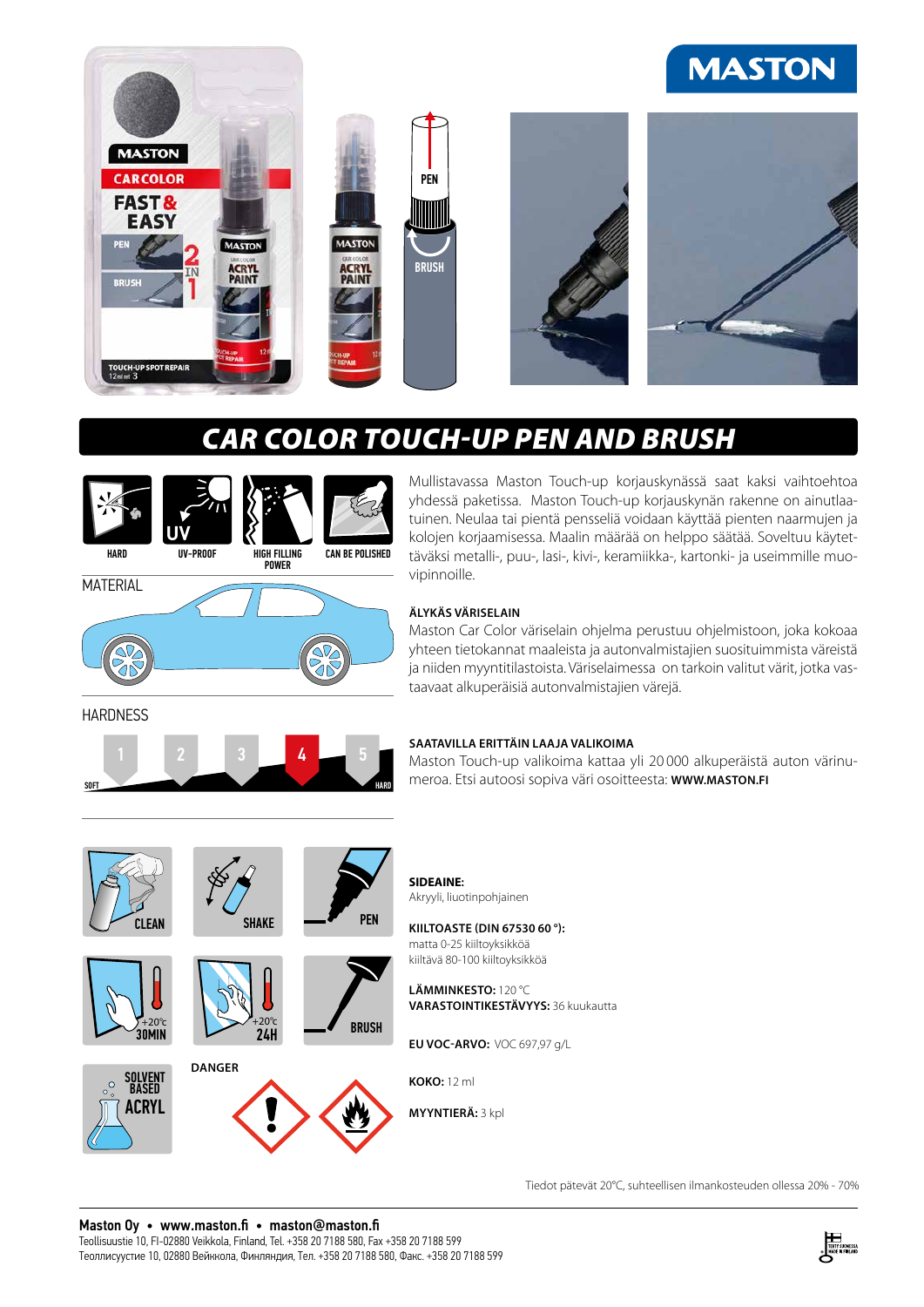## **Carcolor Touch-up 12ml**

### **OTHER:** EN, FI, SE, BG, DK, EE, GR, LT, LV, NO, RU, TR

| <b>Art Nr</b> | <b>Carcolor Touch-up 12ml</b>                    | Color | <b>Barcode</b> |
|---------------|--------------------------------------------------|-------|----------------|
| MA120005      | CarColor Touch-up 12ml 120005 Primer Grey        |       | 6412490023898  |
| MA120009      | CarColor Touch-up 12ml 120009 Clearcoat          |       | 6412490023904  |
| MA120010      | CarColor Touch-up 12ml 120010 Clearcoat Metallic |       | 6412490023911  |
| MA121005      | CarColor Touch-up 12ml 121005 White              |       | 6412490023928  |
| MA121010      | CarColor Touch-up 12ml 121010 White              |       | 6412490023935  |
| MA121015      | CarColor Touch-up 12ml 121015 White              |       | 6412490023942  |
| MA121020      | CarColor Touch-up 12ml 121020 White              |       | 6412490023959  |
| MA121025      | CarColor Touch-up 12ml 121025 White              |       | 6412490023966  |
| MA121030      | CarColor Touch-up 12ml 121030 White              |       | 6412490023973  |
| MA121035      | CarColor Touch-up 12ml 121035 White              |       | 6412490023980  |
| MA121040      | CarColor Touch-up 12ml 121040 White              |       | 6412490023997  |
| MA122005      | CarColor Touch-up 12ml 122005 Yellow             |       | 6412490024000  |
| MA124005      | CarColor Touch-up 12ml 124005 Red                |       | 6412490024017  |
| MA124010      | CarColor Touch-up 12ml 124010 Red                |       | 6412490024024  |
| MA124015      | CarColor Touch-up 12ml 124015 Red                |       | 6412490024031  |
| MA124020      | CarColor Touch-up 12ml 124020 Red                |       | 6412490024048  |
| MA124025      | CarColor Touch-up 12ml 124025 Red                |       | 6412490024055  |
| MA124030      | CarColor Touch-up 12ml 124030 Red                |       | 6412490024062  |
| MA124035      | CarColor Touch-up 12ml 124035 Red                |       | 6412490024079  |
| MA125005      | CarColor Touch-up 12ml 125005 Blue               |       | 6412490024086  |
| MA125010      | CarColor Touch-up 12ml 125010 Blue metallic      |       | 6412490024093  |
| MA125015      | CarColor Touch-up 12ml 125015 Blue               |       | 6412490024109  |
| MA125020      | CarColor Touch-up 12ml 125020 Blue               |       | 6412490024116  |
| MA125025      | CarColor Touch-up 12ml 125025 Blue               |       | 6412490024123  |